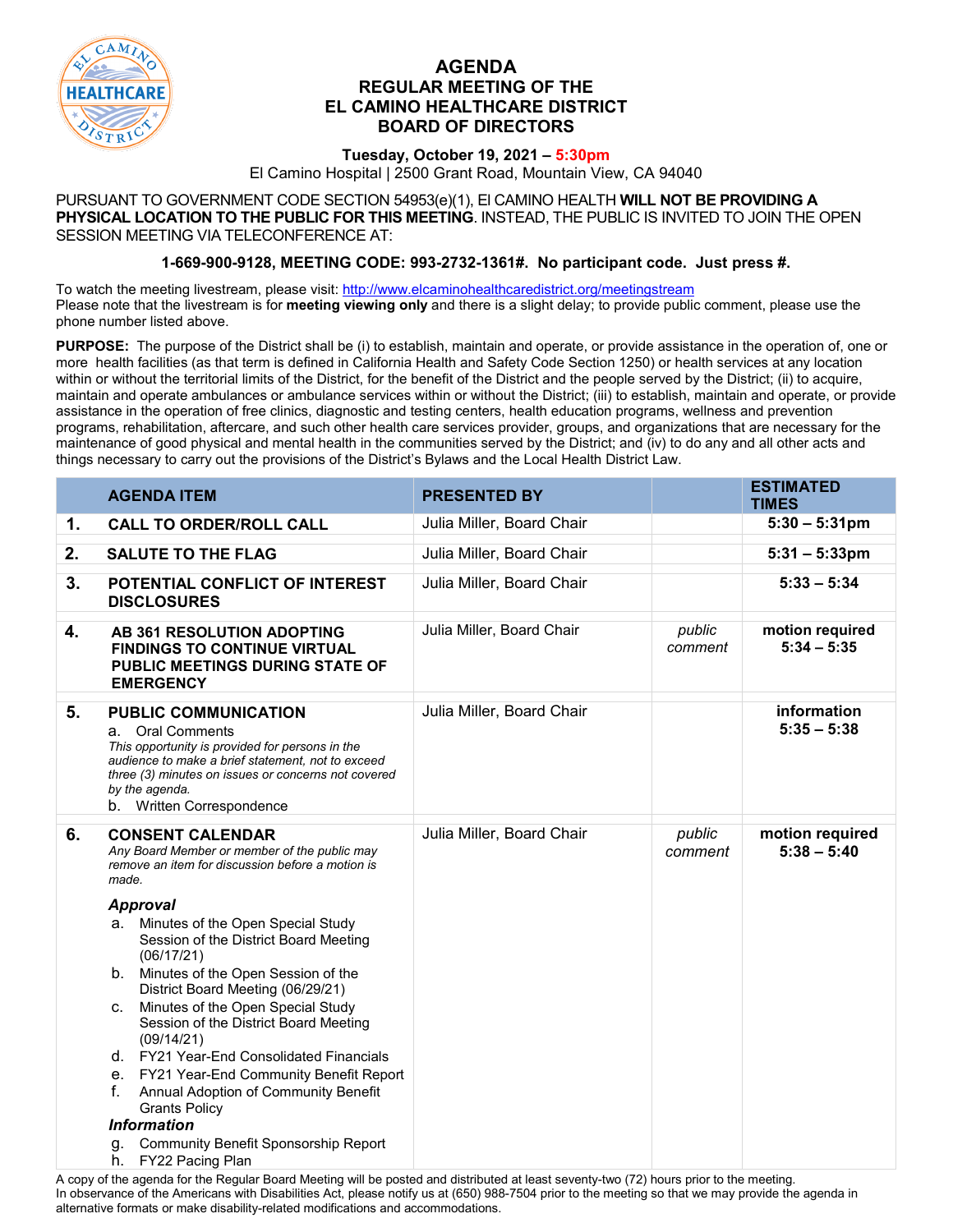|     | <b>AGENDA ITEM</b>                                                                                                                                                                                                                                                  | <b>PRESENTED BY</b>                                                                      |                   | <b>ESTIMATED</b><br><b>TIMES</b>  |
|-----|---------------------------------------------------------------------------------------------------------------------------------------------------------------------------------------------------------------------------------------------------------------------|------------------------------------------------------------------------------------------|-------------------|-----------------------------------|
| 7.  | <b>FY21 YEAR END ECHD STANDALONE</b><br><b>FINANCIALS</b>                                                                                                                                                                                                           | Carlos Bohorquez, CFO                                                                    | public<br>comment | motion required<br>$5:40 - 5:50$  |
| 8.  | <b>FY21 AUDITED FINANCIAL REPORT</b>                                                                                                                                                                                                                                | Carlos Bohorquez, CFO<br>Joelle Pulver, Moss Adams                                       |                   | discussion<br>$5:50 - 6:00$       |
| 9.  | ECHD FY22 YTD FINANCIALS (PERIOD<br>02)                                                                                                                                                                                                                             | Carlos Bohorquez, CFO                                                                    | public<br>comment | motion required<br>$6:00 - 6:109$ |
| 10. | <b>FY22 COMMUNITY BENEFIT BOARD</b><br><b>POLICY GUIDANCE</b>                                                                                                                                                                                                       | Jon Cowan, Senior Director,<br>Government Relations and<br><b>Community Partnerships</b> | public<br>comment | motion required<br>$6:10 - 6:40$  |
| 11. | <b>REPORT ON COVID-19 COMMUNITY</b><br><b>TESTING PROGRAM</b>                                                                                                                                                                                                       | Omar Chughtai, VP of<br>Operations; Deb Muro, CIO                                        |                   | information<br>$6:40 - 6:50$      |
|     | 12. APPOINTMENT OF EL CAMINO<br><b>HOSPITAL BOARD MEMBER ELECTION</b><br><b>ADHOC COMMITTEE CHAIR</b>                                                                                                                                                               | Julia Miller, Board Chair                                                                |                   | information<br>$6:50 - 6:55$      |
| 13. | <b>ADJOURN TO CLOSED SESSION</b>                                                                                                                                                                                                                                    | Julia Miller, Board Chair                                                                | public<br>comment | motion required<br>$6:55 - 6:65$  |
| 14. | POTENTIAL CONFLICT OF INTEREST<br><b>DISCLOSURES</b>                                                                                                                                                                                                                | Julia Miller, Board Chair                                                                |                   | information<br>$6:56 - 6:57$      |
| 15. | <b>CONSENT CALENDAR</b><br>Any Board Member or member of the public may<br>remove an item for discussion before a motion is<br>made.<br><b>Approval</b><br>Gov't Code Section 54957.2:<br>Minutes of the Closed Session of the<br>District Board Meeting (06/29/21) | Julia Miller, Board Chair                                                                |                   | motion required<br>$6:57 - 6:58$  |
| 16. | Report involving Gov't Code Section 54957<br>for discussion and report on personnel<br>performance matters - Senior<br>Management:<br>a. FY21 Audited Financial Report                                                                                              | Carlos Bohorquez, CFO<br>Joelle Pulver, Moss Adams                                       |                   | discussion<br>$6:58 - 7:08$       |
| 17. | Report involving Gov't Code Section 54957<br>for discussion and report on personnel<br>performance matters - CEO:<br>FY21 CEO Performance Review                                                                                                                    | Julia Miller, Board Chair                                                                |                   | discussion<br>$7:08 - 7:18$       |
| 18. | Report involving Gov't Code Section 54957<br>for discussion and report on personnel<br>performance matters - Senior<br>Management:<br><b>Executive Session</b>                                                                                                      | Julia Miller, Board Chair                                                                |                   | discussion<br>$7:18 - 7:23$       |
| 19. | <b>ADJOURN TO OPEN SESSION</b>                                                                                                                                                                                                                                      | Julia Miller, Board Chair                                                                |                   | motion required<br>$7:23 - 7:24$  |
| 20. | <b>RECONVENE OPEN SESSION/ REPORT</b><br><b>OUT</b>                                                                                                                                                                                                                 | Julia Miller, Board Chair                                                                |                   | information<br>$7:24 - 7:25$      |
| 21. | To report any required disclosures regarding<br>permissible actions taken during Closed Session.<br><b>FY21 AUDITED FINANCIAL REPORT</b>                                                                                                                            | Julia Miller, Board Chair                                                                | public<br>comment | motion required<br>$7:25 - 7:27$  |
| 22. | <b>BOARD COMMENTS</b>                                                                                                                                                                                                                                               | Julia Miller, Board Chair                                                                |                   | discussion<br>$7:27 - 7:29$       |